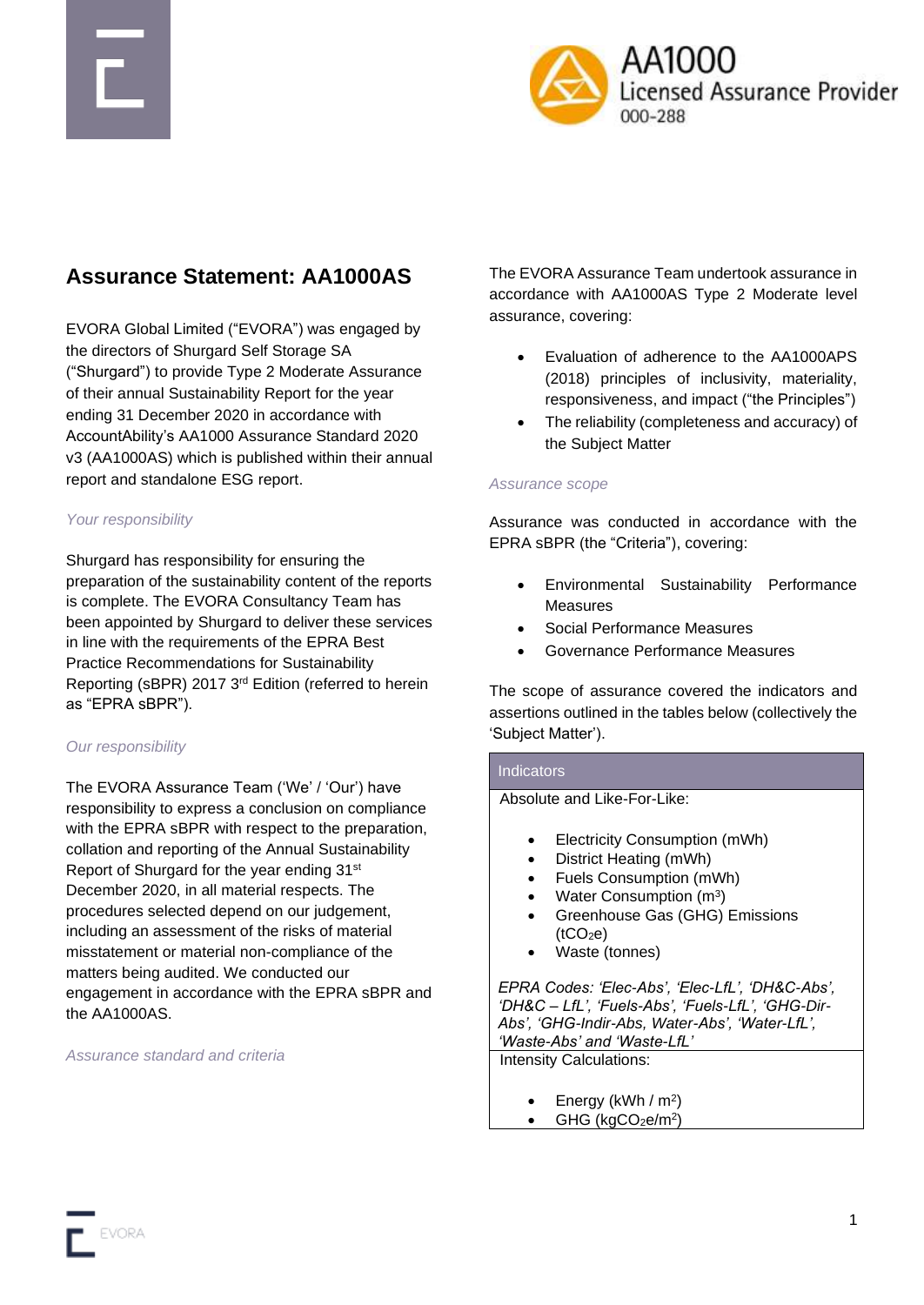### **Indicators**

#### • Water  $(m^3/m^2)$

*EPRA Codes: 'Energy-Int', 'GHG-Int' and 'Water-Int'*

Green Building Certification coverage (%)

*EPRA Code: 'Cert-Tot'*

### Diversity:

- Employee Gender Diversity
- Gender Pay Ratio

*EPRA Codes: 'Diversity-Emp' and 'Diversity-Pay'*

#### Employee:

- Training and Development
- Performance Appraisals
- Turnover and Retention

*EPRA Codes: 'Emp-Training', 'Emp-Dev' and 'Emp-Turnover'*

H&S:

- Employee H&S
- Asset H&S assessments
- Asset H&S compliance

*EPRA Codes: 'H&S-Emp', 'H&S-Asset' and 'H&S-Comp'*

#### Community:

• Community engagement, impact assessments and development programs

*EPRA Code: 'Comty-Eng'*

#### Governance:

• Composition of highest governance body

*EPRA Code: 'Gov-Board'*

### **Assertions**

Process for nominating and selecting the highest governance body

Process for managing conflicts of interest

*EPRA Codes: 'Gov-Selec' and 'Gov-Col'*

### *Disclosures covered*

This assurance report covers the Shurgard 2020 Sustainability Report which is published within their annual report and as a standalone ESG report.

### *Intended users*

The intended users of this assurance statement are Shurgard and its investors and GRESB B.V.

#### *Methodology*

The procedures conducted in performing our moderate assurance included:

- Performing a risk assessment, including considering internal controls relevant to the preparation of the Sustainability report and associated data to inform further procedures
- Making enquiries, primarily of persons responsible for the preparation of the Sustainability report
- Understanding Shurgard activities covered within the scope of the Sustainability report
- Applying analytical and other review procedures including assessing relationships between energy data and other financial and non-financial data
- Examination of evidence for a small number of transactions or events
- Analysing and inspecting on a sample basis, the key systems, processes and procedures and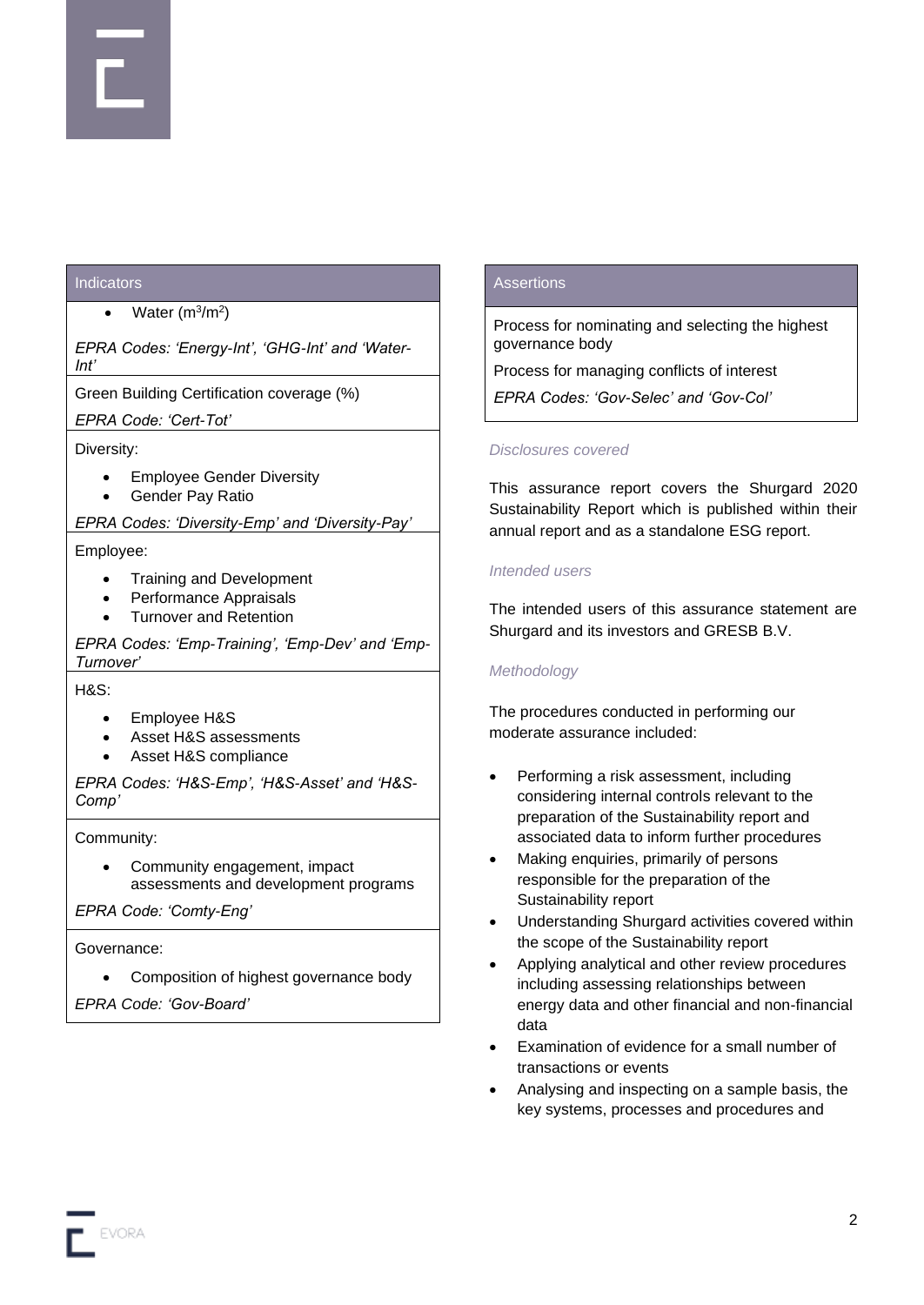

controls relating to the collation, validation, presentation and approval process of the information included in the Sustainability Report.

#### *Use of our assurance statement*

This report has been prepared for Shurgard and their investors for the sole purpose for reporting on the matters being audited in accordance with the EPRA sBPR.

We understand that a copy may be provided to GRESB B.V. for the purpose of reviewing Shurgard compliance with question RP1 of the GRESB Real Estate Reference Guide 2020 (or equivalent once the 2021 GRESB Guide is released). We agree that a copy of the report may be provided to the GRESB B.V. for this purpose.

We disclaim any assumption of responsibility for any reliance on this assurance statement or on the Subject Matter to which it relates, to any person other than the directors of Shurgard or for any purpose other than that for which it was prepared.

#### *Inherent Limitations*

There are inherent limitations in performing assurance - for example, assurance engagements are based on selective testing of the information being examined - it is possible that fraud, error or non-compliance may occur and not be detected. An assurance engagement is not designed to detect all instances of non-compliance with the EPRA sBPR, as an assurance engagement is not performed continuously throughout the year and the procedures performed are undertaken on a test basis. The conclusion expressed in this report has been formed on the above basis.

Additionally, non-financial data may be subject to more inherent limitations than financial data, given both its nature and the methods used for determining, calculating and sampling or estimating such data.

A limited assurance engagement is restricted primarily to enquiries and analytical procedures and the work is substantially less detailed than undertaken for a high level or reasonable assurance engagement. As such the level of assurance is lower than would be the case for a high level or reasonable assurance engagement.

#### *Independence*

In conducting the assurance engagement, we have complied with the independence requirements of the International Federation of Accountant's ('IFAC') Code of Ethics for Professional Accountants ('IFAC Code') through the implementation of internal controls to maintain independence, including:

- The EVORA Consultancy Team is responsible for analysing and preparing the data, aligned with EPRA requirements and producing the Annual Sustainability Report.
- The EVORA Assurance Team is independent and geographically separate to the EVORA Consultancy Team.
- Independence declarations were received from each of the assurance team members, confirming no financial, commercial, governance, ownership or other relationships exist that may impair our independence.

#### *Competence*

The core EVORA Assurance Team comprised:

- Chris Bennett, Managing Director, EVORA is a Chartered Accountant with five years experience at a professional audit firm, nine years experience as Managing Director of Property and Asset Management for a global property manager, and ten years experience as a sustainability consultant at EVORA.
- Rachael Entwistle, Associate Director, EVORA has over seven years of experience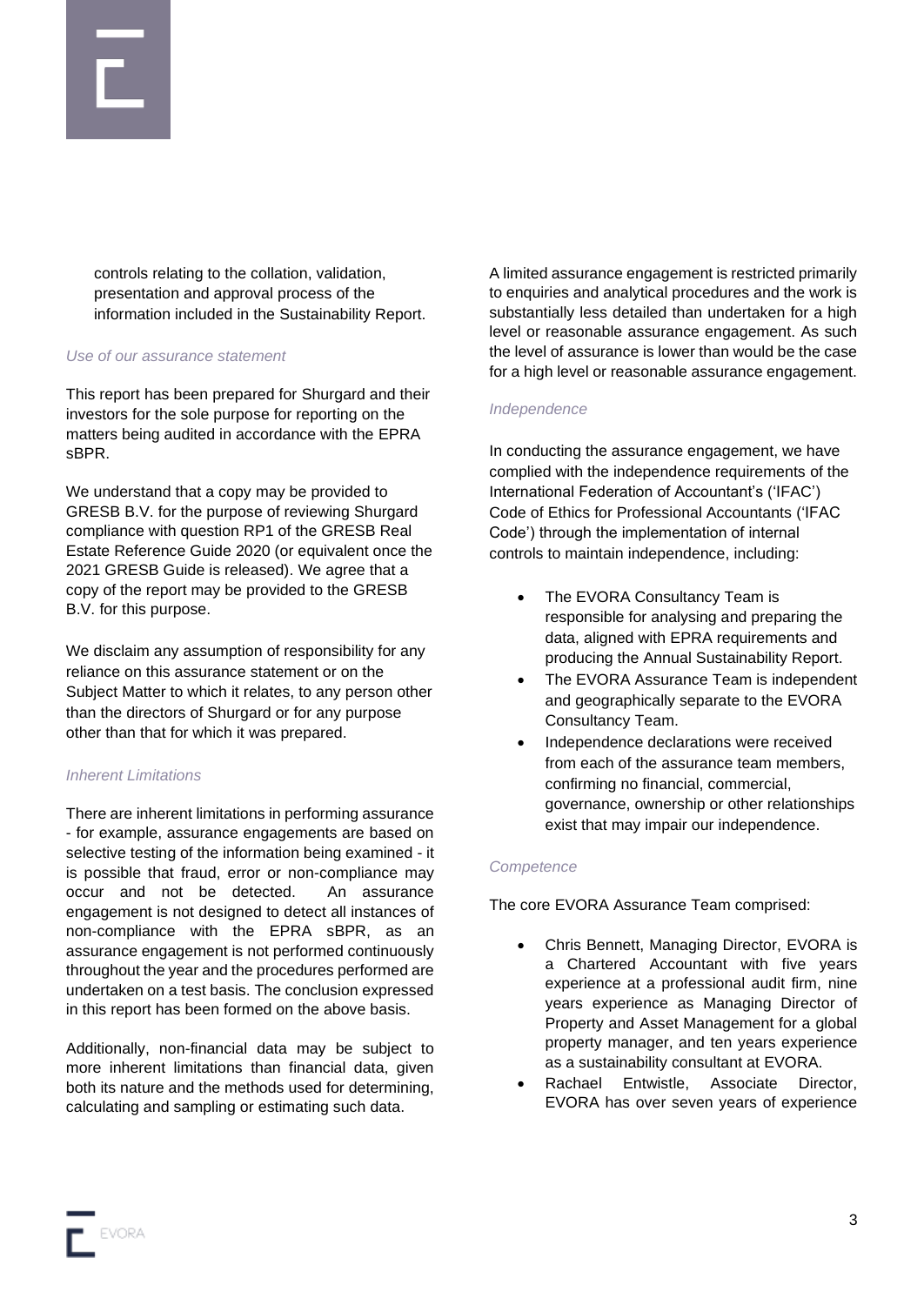

as an environmental consultant, with a further five years' experience in an environmental management role including data capture including external certification. Core responsibilities at EVORA include the completion of internal audits (of Environmental Management Systems) including review of data quality, coverage and performance and support of external ISO14001 audits. She is also a qualified Lead ISO14001 EMS auditor.

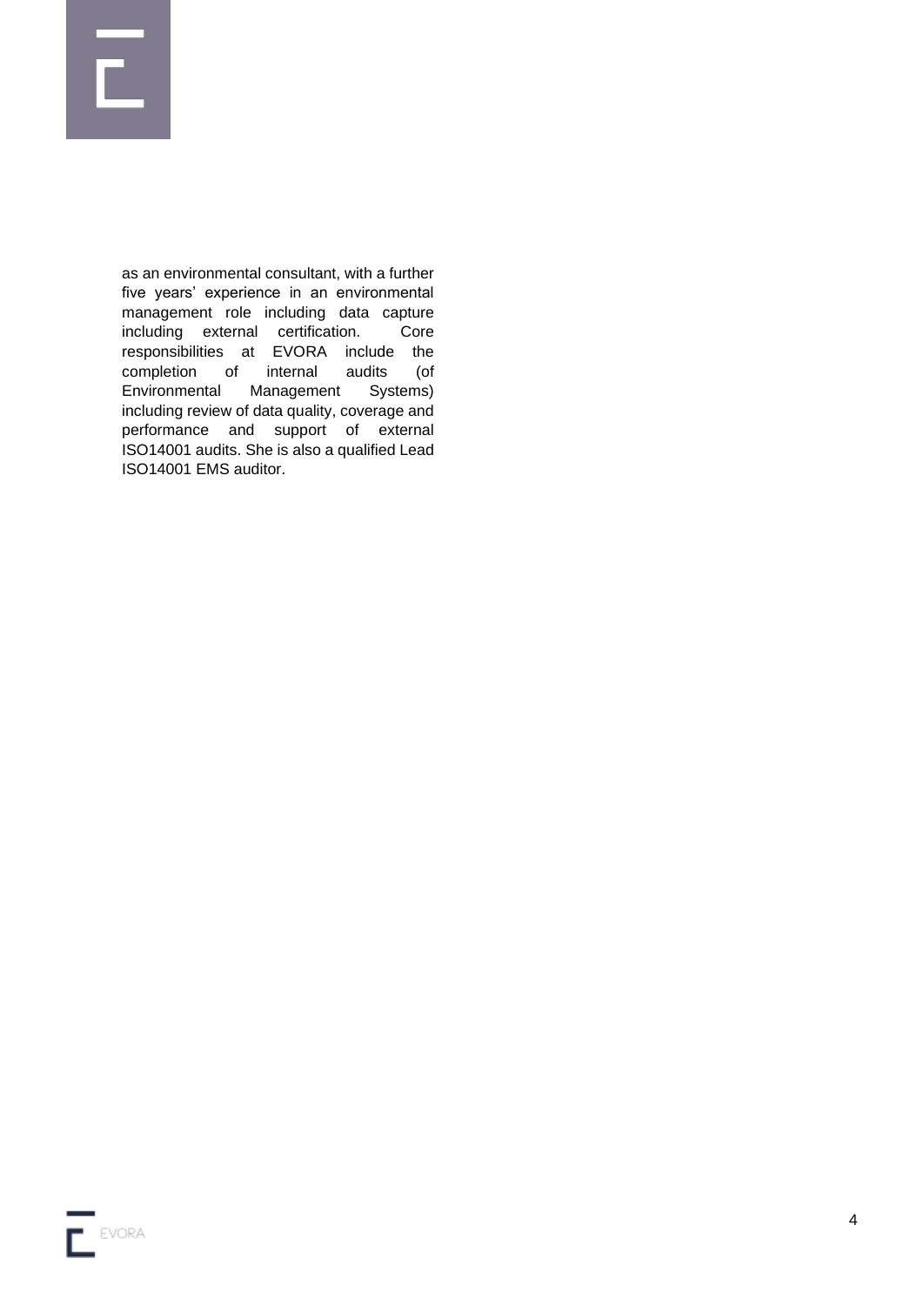

*Findings conclusions and recommendations*

## AA1000 Accountability Principles

| <b>Principle</b>                                                                                                                                                                                                | <b>Observations, Findings &amp; Recommendations</b>                                                                                                                                                                                                                                                                                                                                                                                             |
|-----------------------------------------------------------------------------------------------------------------------------------------------------------------------------------------------------------------|-------------------------------------------------------------------------------------------------------------------------------------------------------------------------------------------------------------------------------------------------------------------------------------------------------------------------------------------------------------------------------------------------------------------------------------------------|
| Inclusivity: actively identifying<br>stakeholders and enabling their<br>participation in establishing an<br>organisation's material<br>sustainability topics and<br>developing a strategic response<br>to them. | Key stakeholders have been identified and prioritised according to the level of<br>sustainability impact Shurgard believe their operations have on day to day activities<br>and in turn, their sustainability impact on Shurgard's day-to-day activities. These<br>impacts span the identified material ESG sustainability risks.                                                                                                               |
|                                                                                                                                                                                                                 | Key stakeholder groups have been identified and include: employees, customers,<br>investors, suppliers, communities and government and regulators. Shurgard monitors<br>evolving external aspects to the business by working with third party organisations<br>and through the review of feedback from surveys in order to incorporate results into<br>the ESG approach.                                                                        |
| An inclusive organisation accepts<br>its accountability to those on<br>whom it has an impact and to<br>those who have an impact on it.                                                                          | Shurgard operate in line with an Environment, Social and Governance policy, this<br>includes commitments with respect to key stakeholder groups including supply chain<br>engagement, community engagement and employees.                                                                                                                                                                                                                       |
|                                                                                                                                                                                                                 | Stakeholders are engaged with through a variety of measures as outlined in the<br>'responsiveness' section below.                                                                                                                                                                                                                                                                                                                               |
| Materiality: identifying and<br>prioritising the most relevant                                                                                                                                                  | Material issues are identified by Shurgard's program of ongoing proactive<br>engagement with stakeholders in the business. This has led to the development of<br>the ESG policy, and associated objectives and targets                                                                                                                                                                                                                          |
| sustainability topics, taking into<br>account the effect each topic has<br>on an organisation and its<br>stakeholders.                                                                                          | A review of materiality risks has been completed. The assessment identified, refined<br>and assessed the various ESG factors that can affect the Shurgard business and / or<br>stakeholders. The ongoing impact of COVID-19 has been considered as part of this<br>process. Shurgard monitor evolving external aspects by working with appropriate third<br>parties, reviewing feedback from surveys and gaining insights generated from social |
| A material topic is a topic that will<br>substantively influence and<br>impact the assessments,<br>decisions, actions and<br>performance of an organisation                                                     | media platforms where relevant.                                                                                                                                                                                                                                                                                                                                                                                                                 |
|                                                                                                                                                                                                                 | Shurgard understand that ESG issues can influence operation and financial<br>performance and therefore, work to incorporate ESG risk considerations into business<br>decision making processes. To this end the Chief Executive actively participates in<br>the ESG Committee.                                                                                                                                                                  |
| and/or its stakeholders in the<br>short, medium and/or long term                                                                                                                                                | The ESG analysis serves to complement the ultimate objective of delivering superior<br>long-term returns to investors. In order to successfully integrate sustainability into the<br>corporate strategy.                                                                                                                                                                                                                                        |
|                                                                                                                                                                                                                 | The process of determining materiality and relevance is documented within the annual<br>report. Shurgard is committed to presenting future updates.                                                                                                                                                                                                                                                                                             |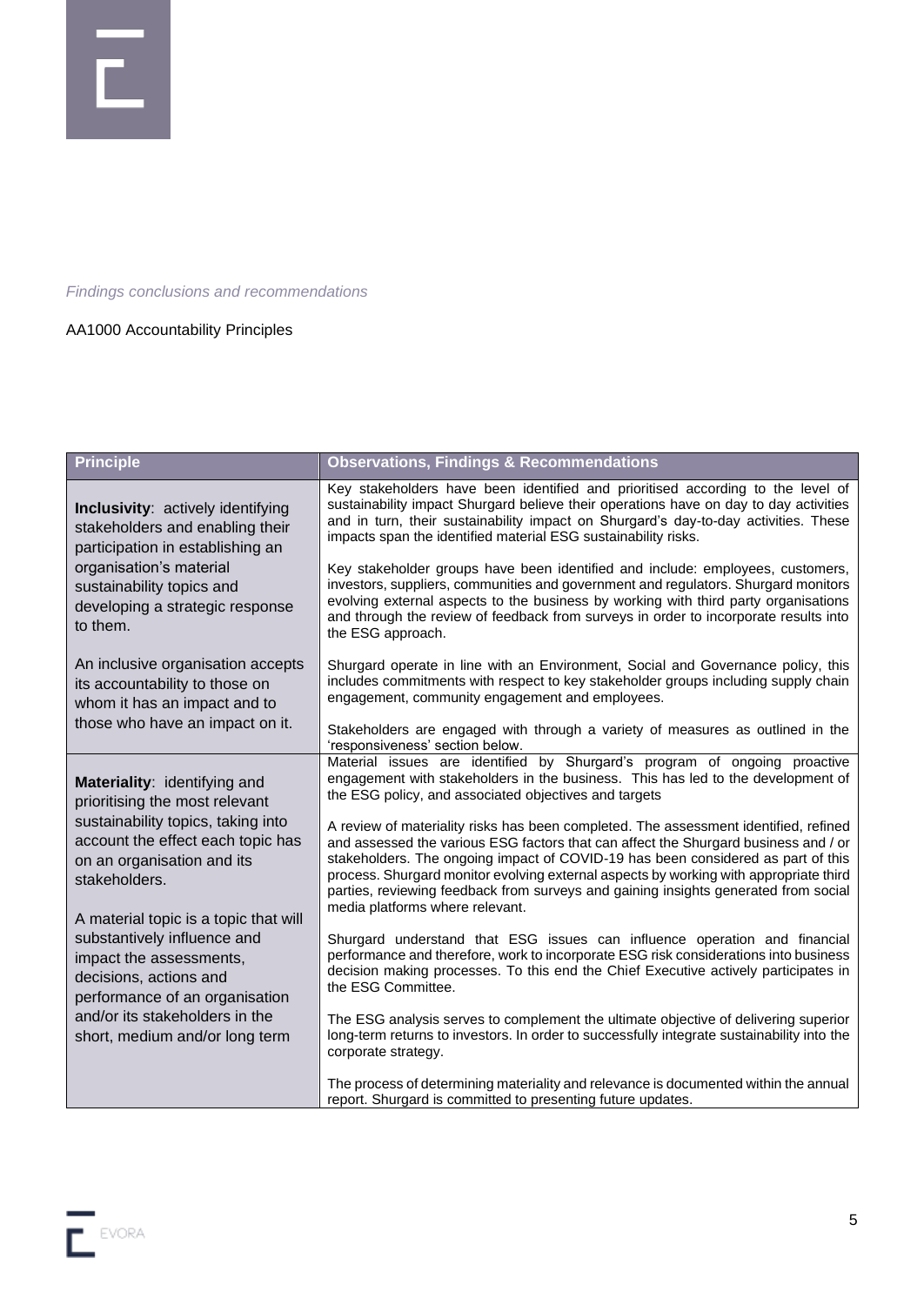| Responsiveness: an<br>organisation's timely and relevant<br>reaction to material sustainability<br>topics and their related impacts.       | Shurgard has an ESG committee which is attended by employees from several<br>departments in order to ensure a wide range of involvement from stakeholders across<br>the business, the ESG committee is positioned so that it can respond as required to<br>changing ESG demands. Above the ESG committee sits the Executive Committee<br>who are responsible for the sign-off of ESG objectives and the overarching ESG<br>strategy.                                                                                                                                                                                                                                                                                                                                                                                                                                                                                                                                                                       |
|--------------------------------------------------------------------------------------------------------------------------------------------|------------------------------------------------------------------------------------------------------------------------------------------------------------------------------------------------------------------------------------------------------------------------------------------------------------------------------------------------------------------------------------------------------------------------------------------------------------------------------------------------------------------------------------------------------------------------------------------------------------------------------------------------------------------------------------------------------------------------------------------------------------------------------------------------------------------------------------------------------------------------------------------------------------------------------------------------------------------------------------------------------------|
| Responsiveness is realised<br>through decisions, actions and<br>performance, as well as<br>communication with stakeholders                 | Stakeholders are engaged and responded to through a variety of mechanisms,<br>including:<br>Investors can raise material topics through a variety of channels including<br>$\bullet$<br>during roadshows, one to one meetings, direct communication to the<br>Investor relations manager - any ESG concerns raised which Shurgard do<br>not currently address via their ESG strategy would be channelled to the ESG<br>committee to determine a potential response / approach<br>Customer surveys are regularly completed to understand the happiness of<br>$\bullet$<br>the people using the self-storage facilities and to determine if there is<br>anything within the ESG approach which needs to be adapted. Tenants are<br>also engaged with via the website and through on-site communication<br>through the site personnel.<br>An employee surveys was completed in 2019 with a response rate of approximately<br>87%. An action plan was developed and implemented to progress areas which scored |
| Impact: the effect of behaviour,                                                                                                           | lower than desired.<br>Shurgard has defined ESG objectives - as outlined within their ESG policy and<br>reported against within their 2020 annual report, these include both qualitative and                                                                                                                                                                                                                                                                                                                                                                                                                                                                                                                                                                                                                                                                                                                                                                                                               |
| performance and/or outcomes, on                                                                                                            | quantitative metrics, covering both short and long term timeframes.                                                                                                                                                                                                                                                                                                                                                                                                                                                                                                                                                                                                                                                                                                                                                                                                                                                                                                                                        |
| the part of individuals or an<br>organisation, on the economy, the<br>environment, society,<br>stakeholders or the organisation<br>itself. | Headline achievements against objectives include an 8% like for like reduction in<br>electricity consumption and a 18% reduction in Scope 1 and 9% reduction in Scope 2<br>like for like carbon emissions.                                                                                                                                                                                                                                                                                                                                                                                                                                                                                                                                                                                                                                                                                                                                                                                                 |
|                                                                                                                                            | The core environmental impact at the asset level is primarily energy consumption (due<br>to the nature of the assets), however Shurgard has recognised the importance of<br>monitoring and reporting on these metrics in order to provide a full reflection of the<br>impact their properties have upon the environment.                                                                                                                                                                                                                                                                                                                                                                                                                                                                                                                                                                                                                                                                                   |
| Material topics have potential<br>direct and indirect impacts -<br>which may be positive or<br>negative, intended or unintended,           | Metrics for measuring impact have been developed through various mechanisms<br>including through advice from external sector specific consultants and via the review<br>of publicly available information i.e. from industry bodies / and via GRESB where<br>relevant.                                                                                                                                                                                                                                                                                                                                                                                                                                                                                                                                                                                                                                                                                                                                     |
| expected or realised, and short,<br>medium or long term                                                                                    | Shurgard report annually to GRESB, which is used as a mechanism to support<br>benchmarking against peers, ensures monitoring, measuring and evaluation of<br>impacts and enables the communication of the ESG performance.                                                                                                                                                                                                                                                                                                                                                                                                                                                                                                                                                                                                                                                                                                                                                                                 |